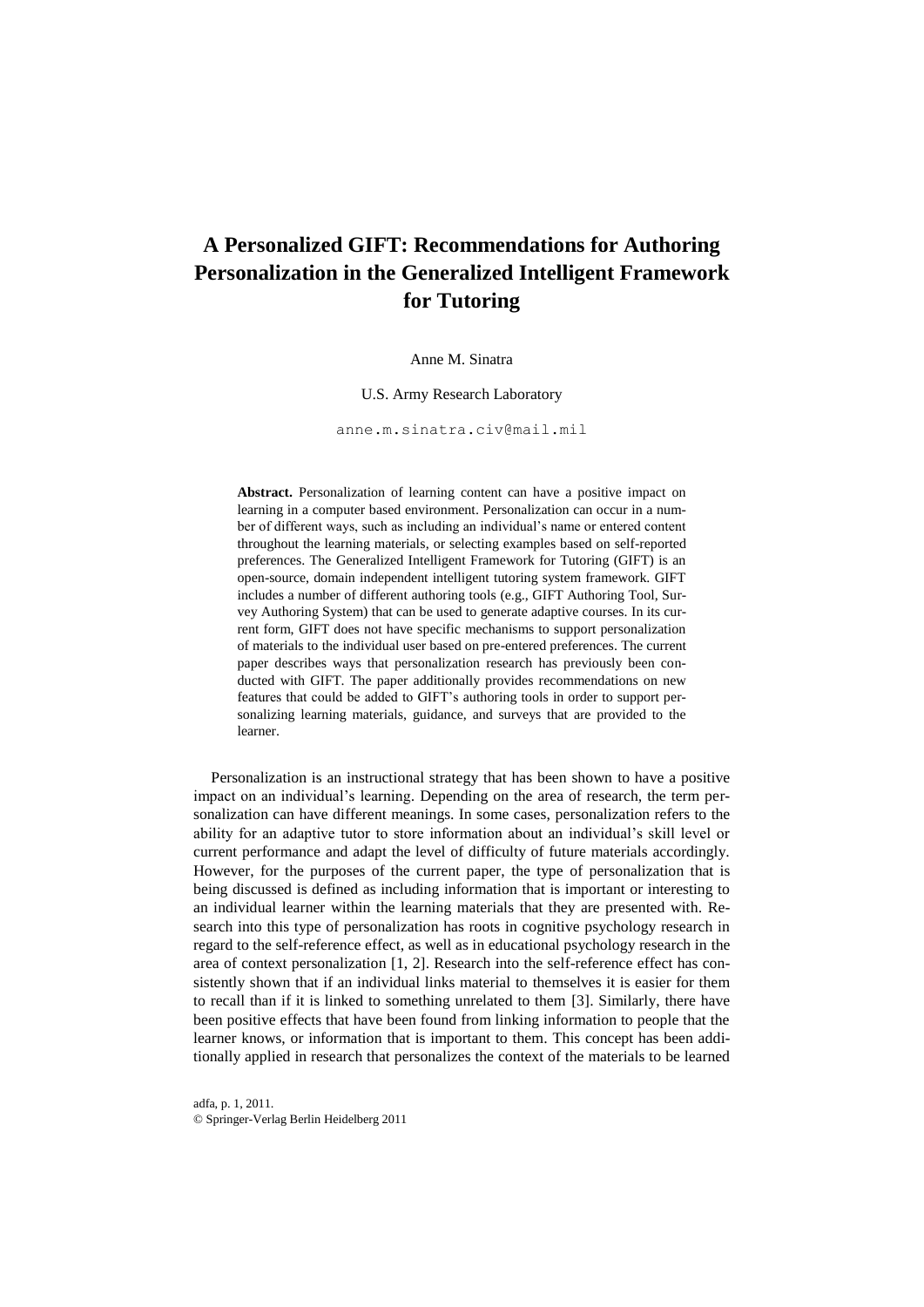to topics that are of interest to the individual. There has been research that suggests that this tailoring of topics can have a positive impact on the retention of the material  $[4,5]$ .

#### **1 Personalization as an Instructional Strategy**

The impact of personalization as an instructional strategy has been studied in both the classroom [4,5,6] and computer-based learning environments [7,8]. While these studies have found fairly consistent results, the strategies they used for collection of information from the students has varied. Further, the way that the materials were personalized in response to the student provided information has also differed. In some cases, materials were adjusted to the most popular items provided by students in the class, as opposed to being unique to the individual [6]. In other cases, personalization and utilization of the self-reference effect was done by phrasing materials generally to include the word "you" and make reference to the self, with the goal of prompting the individual to think of themselves in relationship to the material to be learned [8]. Other studies have included the student-entered information directly in the individual student's learning material and questions to examine its impact on the learning outcomes [7], [9]. The mechanism by which the benefits are provided has not been entirely agreed upon in the literature. It has been hypothesized that personalization takes advantage of the self-reference effect, and the links to the self [8,9]. Consistent with this hypothesis, this self-reference and interest is lowering the cognitive workload needed to interpret the information, making it easier and more efficient for the individual to learn. Additionally, it has been hypothesized that there may be affect-related benefits to personalization that result from the system taking an interest in the individual, and that the student feels that his or her preferences have been acknowledged [10].

It has been found that there are advantages to changing the context of learned materials to be consistent with individual college majors and that there are better learning outcomes when the examples match the major. Specifically, when nursing students were taught using medical examples (as opposed to education examples) they performed better on achievement measures; conversely, when education students were taught using education examples they performed better on the same tasks [4,5]. In regard to computer adaptation, Anand and Ross [7] designed a computer program which asked individuals questions such as their names, the names of their friends, their favorite foods, and favorite interests. After entering this information into the program it modified the specific learning materials and questions for the students' interactions. They found that the individuals who received the personalized information performed better than those who did not.

Recent research, has examined the role of personalization in adaptive tutoring systems. Carnegie Learning's MATHia software has begun to examine the impact of providing questions to students that were personalized based on their interest selec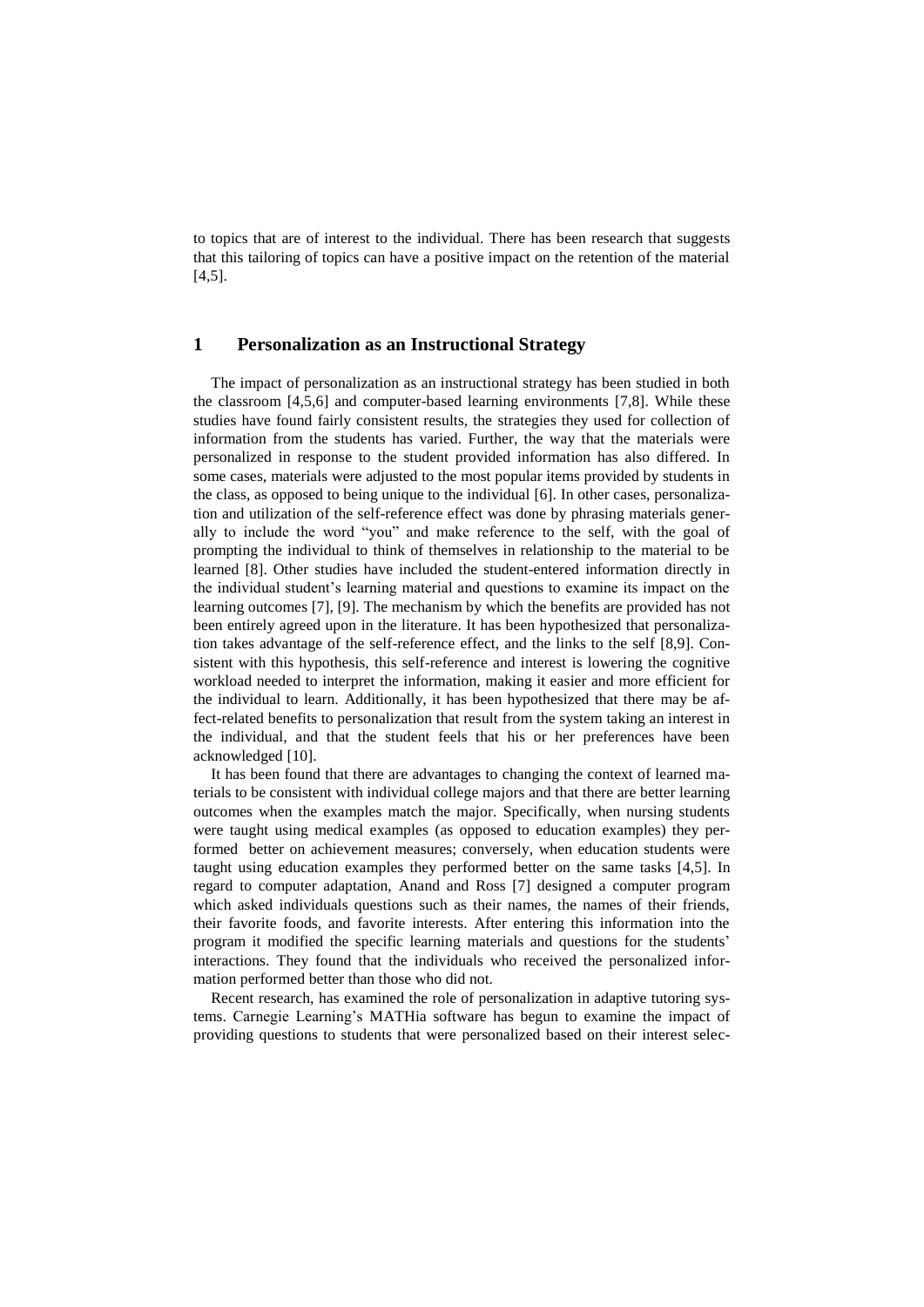tions [10]. Research has also suggested that by adapting the contexts of math instruction in adaptive systems there are positive learning outcomes [2].

In many studies of personalization, benefits have not been found in all types of assessments that have been given to students. Evaluations regarding a direct interpretation of the learned material, or simple multiple choice questions may not always yield significant differences between personalized and non-personalized instruction. However, it has been consistently found that personalization provides benefits over nonpersonalization in regard to evaluating transfer performance [2], [8]. This is particularly important, as it is shows that personalization is leading to a deeper understanding of the material by the individual student which results in being able to apply it in new situations. This deeper learning is beneficial as it leads to long term gains and understanding in both similar domains and related tasks [11].

## **2 The Generalized Intelligent Framework for Tutoring (GIFT) and personalization**

The Generalized Intelligent Framework for Tutoring (GIFT) has been utilized to conduct research into the impact of name personalization on learning in a computerbased environment [9], [12]. GIFT is an open-source domain-independent intelligent tutoring system (ITS) framework [13]. It allows individuals to create their own ITSs, which can include customized surveys, and integration with training applications such as PowerPoint, Virtual Battlespace, or TC3 Sim, which can display interactive materials. GIFT is very useful for different types of users including students, authors/instructors who are designing ITSs, and researchers who are conducting studies. There are several authoring tools available in the GIFT system to support the creation of courses. Among the relevant tools for experimentation are the Survey Authoring System (SAS), Course Authoring Tool (CAT), Domain Knowledge File Authoring Tool (DAT), and GIFT Authoring Tool (GAT). There are additional tools which allow for further adaptation and options that can be selected when designing experiments or building an ITS. The tools can be accessed by GIFT authors in the control panel interface, which can be seen in Figure 1.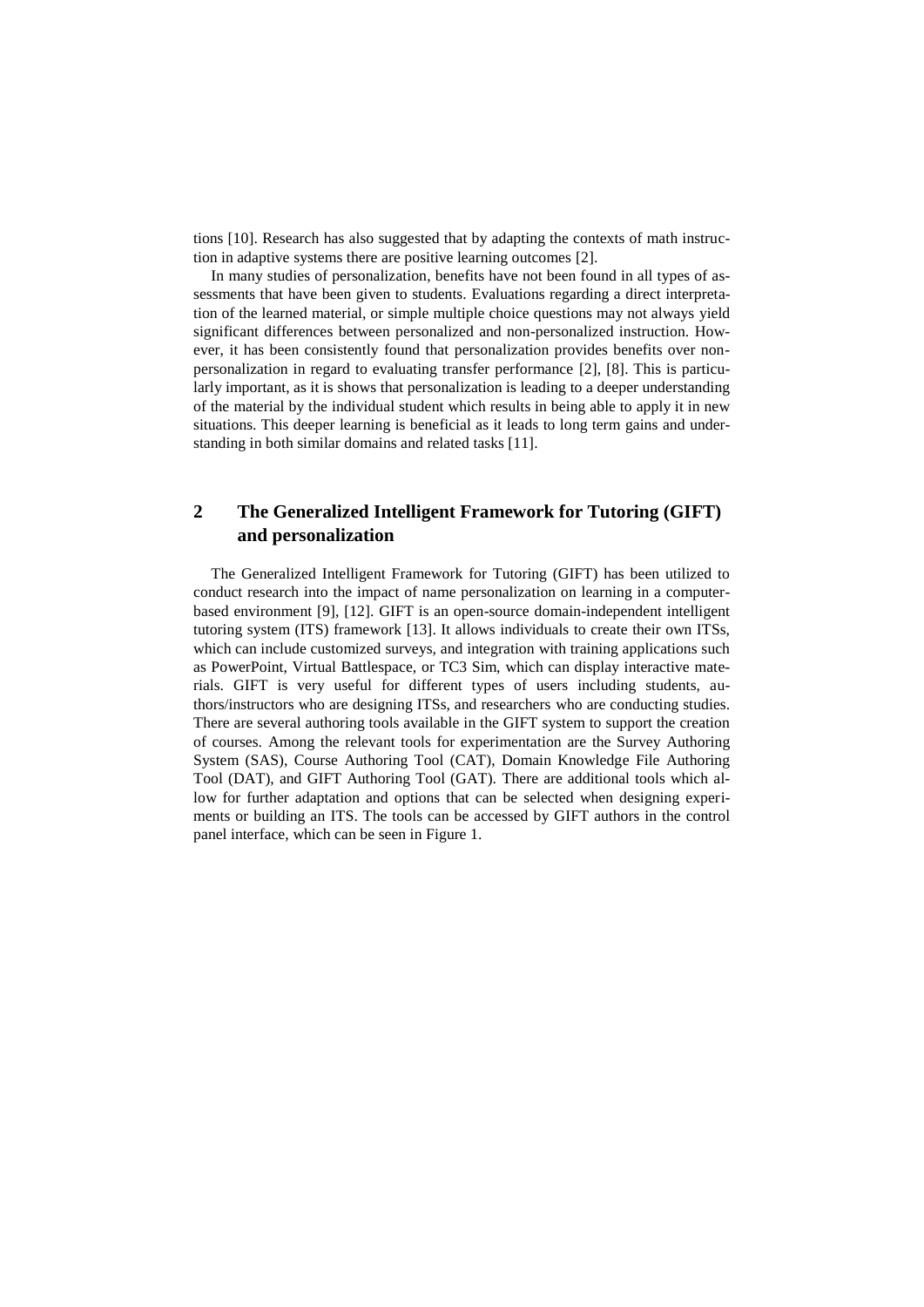

**Fig. 1.** GIFT's Authoring Tools Control Panel (version 2014-3X)

In the current configuration of tools, there is the potential to personalize material to the individual user, however much of that personalization is required to be programmed separately into a training application (e.g., PowerPoint). Included in this paper are recommendations for new functionalities or additions that can be made to the current tools which would open up the possibility of personalization. These changes can give instructors and researchers options to provide personalized materials within the adaptive tutor.

#### **2.1 Personalization research conducted with GIFT**

In the personalization study conducted with GIFT [9], [12], the impact of using different names on tutorial retention and transfer performance was examined. In the first, or self-reference condition, the participant entered his or her own name and the names of friends. This condition was designed to encourage the individual to relate the learned information to themselves. In the second, or popular culture condition, the names of characters from the *Harry Potter* book series were included in the learning materials to encourage the learner to link the familiar series to the material, which could potentially make the learned information easier to retrieve in a similar way as self-reference. Finally, in a baseline/generic condition, names that were not expected to have meaning to the individuals were included. These names were included as part of the materials that individuals were tutored with as they engaged in a computer-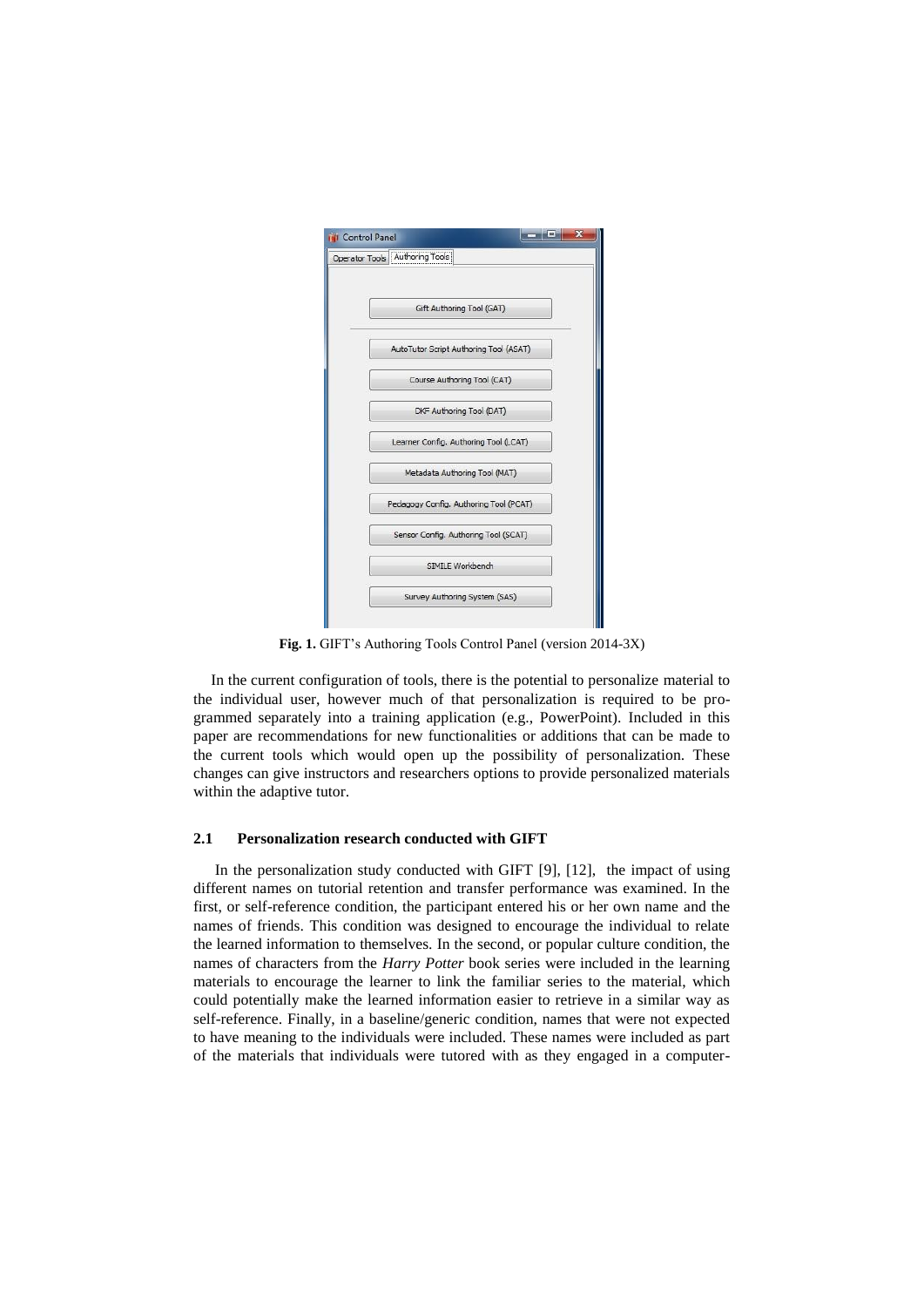based logic grid puzzle tutorial, which teaches the skill of deductive reasoning. Logic grid puzzles present the learner with a vignette, a series of clues, and a grid. Using the information provided, the learner needs to use both the process of elimination and the clues to determine specific answers/items that go together. The logic grid puzzle tutorial taught learners to successfully complete the puzzles. During the tutorial the names were personalized in the vignette, clues, and grid. An example of the name personalization can be seen in Figure 2 and Figure 3. Figure 2 demonstrates the popular culture condition, and Figure 3 demonstrates the baseline/generic condition. Note the differences in the names present throughout the clues and the grid.



**Fig. 2.** Screenshot of the Logic Puzzle Tutorial's popular culture condition's personalization.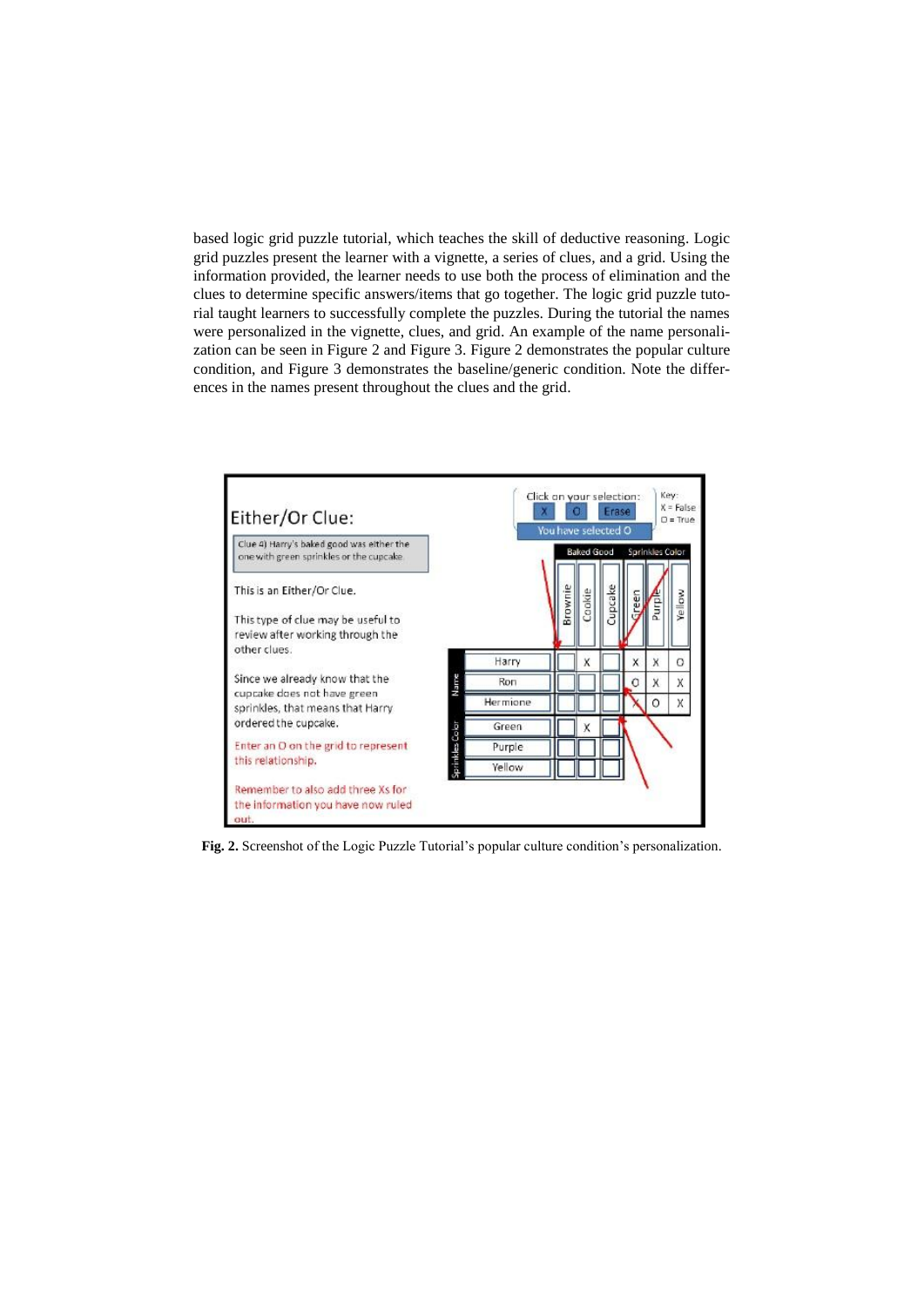

**Fig. 3.** Screenshot of the Logic Puzzle Tutorial's baseline/generic condition's personalization. Note the difference in the names present in the puzzle and clues in the two versions.

An example of the Logic Puzzle Tutorial baseline condition can be found in the downloadable versions of GIFT, which are available from www.gifttutoring.org. The impact of these materials on student information retention, ability to apply learned knowledge, and ability to transfer performance to a more difficult puzzle were examined.

The tutorial itself was developed in PowerPoint using Visual Basic for Applications (VBA) and the personalization was handled by having participants enter their names into a dialogue box in PowerPoint, which were then stored as a variable in PowerPoint, and inserted into the text of the materials during the tutorial. This entire personalization process was handled in PowerPoint/VBA. While this strategy allowed for personalization research to be conducted with GIFT and could be used in the future to personalize materials based on names or interests, there are features of GIFT that could be further adapted in order to provide more personalization options.

#### **2.2 Recommendations for providing personalization flexibility in GIFT's authoring tools**

As of GIFT 2014-3X, there are two ways to login to the GIFT software. An individual can login through their gifttutoring.org website account, or use a created system username (simple login) that is local to their computer. In both cases, the system is storing a name for the individual learner. While this name can later be output in log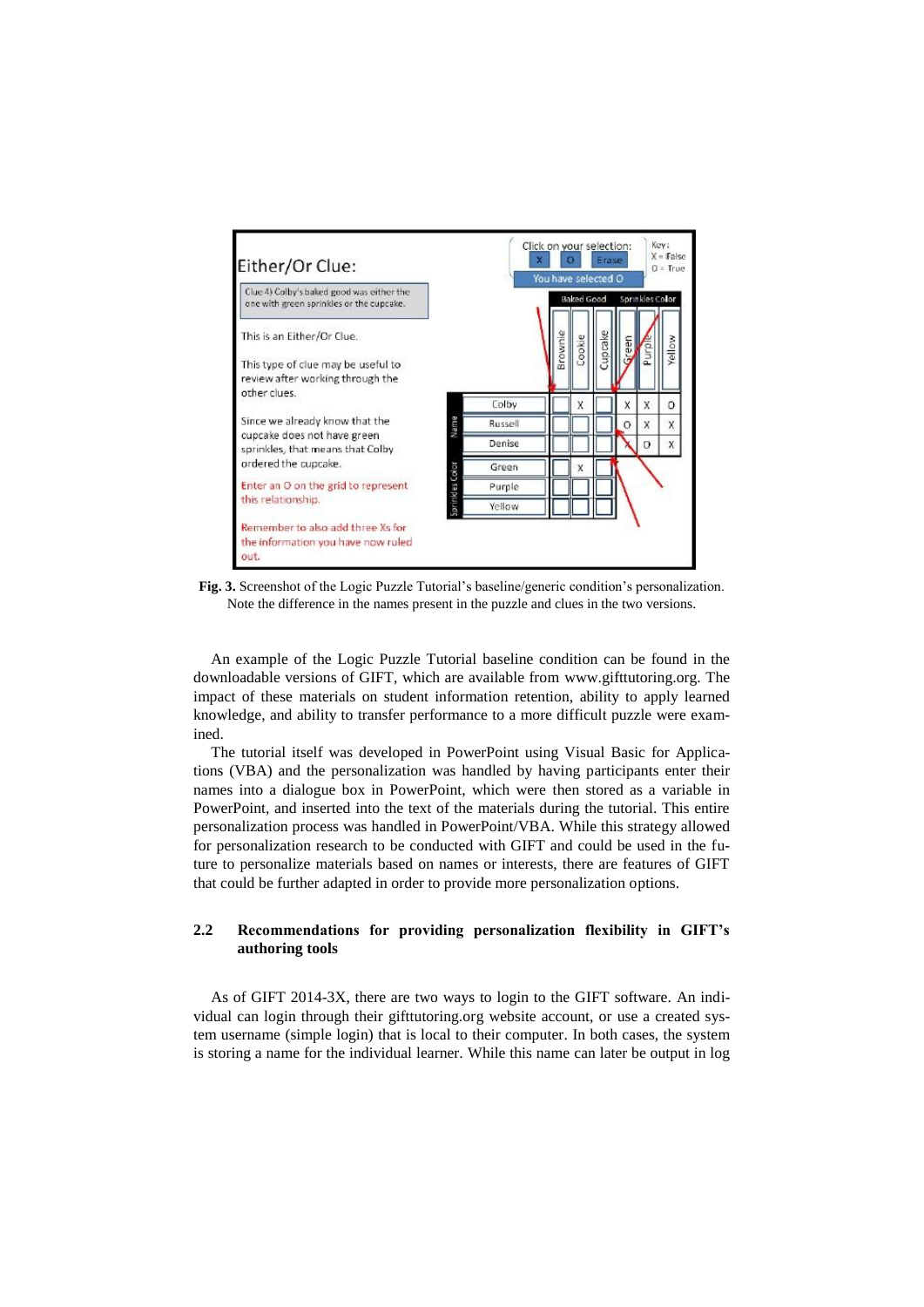files, it could be useful for the author to have the option of using the individual's name within the training course.

The author creates guidance and messages that are displayed to the learner using either the CAT or GAT. Additionally, they create survey questions and surveys that will be displayed to the user using the SAS. In the case of the guidance and messages, authors are provided with a blank text box in which they can enter the desired text that will be displayed. It would be very helpful if the author had the ability to access the variable of the user's name and have it display within the provided text. This could be done in a similar way as would be required within PowerPoint with VBA. For instance the author could type: "Welcome to the Tutorial, [name]", which could then pull in the stored information about the learner's name, and display it when they see the given information screen (e.g., "Welcome to the Tutorial, Harry"). An additional way to allow authors to interact with this feature would be to include a "name" button next to the font size options with the text editor that can be clicked to enter in the name within the text. A similar method could be integrated within the SAS in order to allow the author to include the individual's names in the directions or directly in the questions when they create surveys. This would give GIFT course authors the ability to directly address the student within the materials, or examine the impact of doing so in research experiments.

It would also be beneficial to provide the author the ability to present surveys to the learner to gather information about their interests. Once these surveys are answered the entered information can be stored by GIFT and later brought into authored questions. This would be a similar method as to the name storage, but could allow the author to create open entry textbox questions that will be presented to the learner, with the answers stored in specified variable names. The defined and stored variable names could then be entered into the guidance in the CAT/GAT and questions in the SAS to provide personalized information and questions. For example the question might be, "[name] and Ron were watching their favorite TV show, [tvshow]. The special episode of the show was 65 minutes long instead of 44. How many additional minutes were in the show?" The customized version of this question might display as "Harry and Ron were watching their favorite TV show, Once Upon a Time…" There would also need to be an option for the author to provide a default value in the case that the individual decides to skip the question that would write into the variable.

A personalization tool could be designed that would allow the user to write specific questions that would save to specific variables that will later be able to be read into the text. Additionally, the tool would need to provide the author the ability to define the variable names that are to be saved. Rather than creating a whole new tool, this could potentially become a feature of the current SAS that would allow for the creation of specific personalization based surveys.

While name and specific interest personalization in GIFT would be beneficial, there is also the potential for an author creating a set of similar assessment questions that are edited to be in different contexts. For instance, the learner can be asked if he or she is interested in movies, sports, or music. Based on what the learner selects, a specific question will be provided to them which is tailored toward the topic of the interest area. For instance, in one version of the question the text may be about buying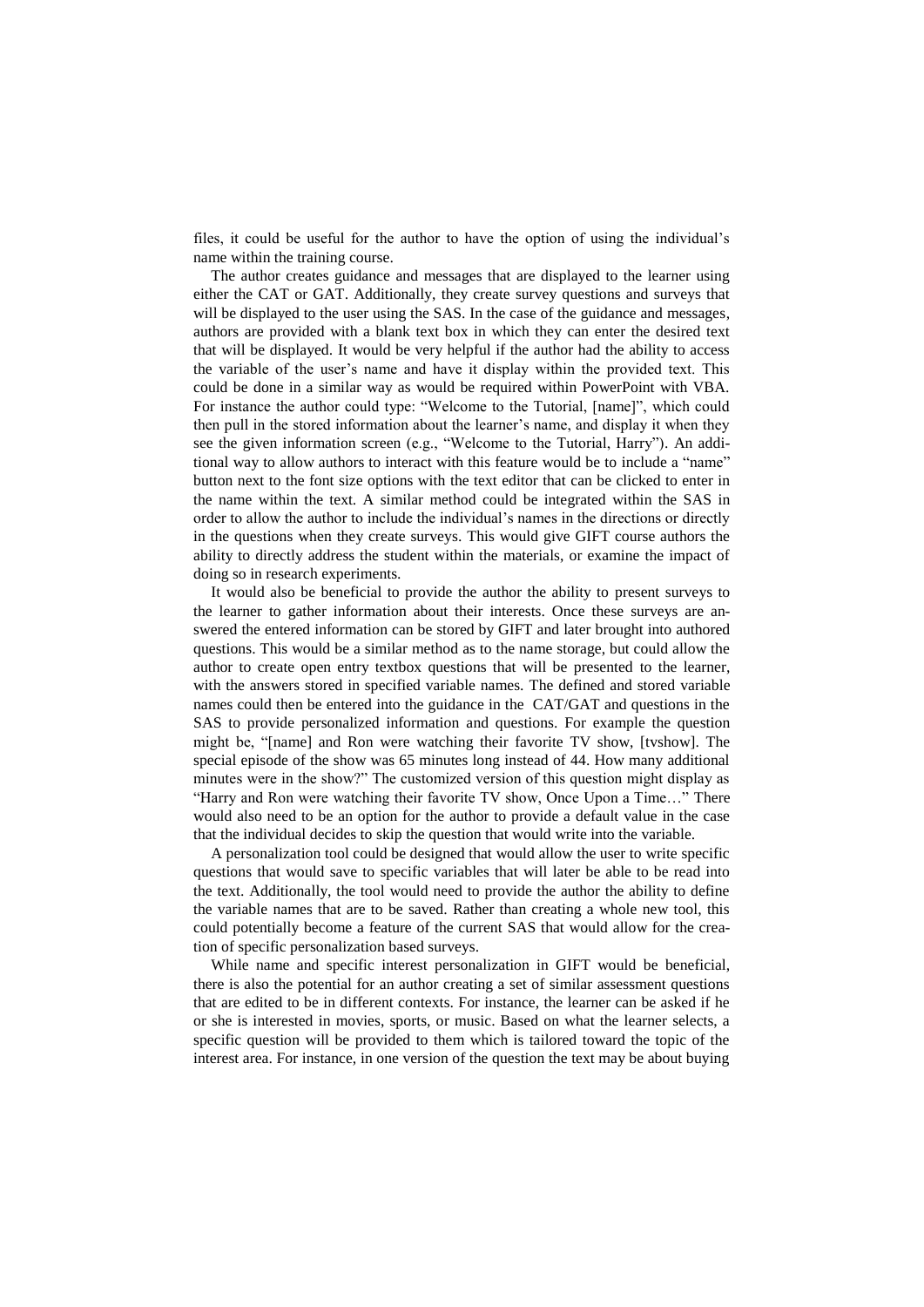tickets to a film. In the second version it might be about buying tickets to a baseball game, and in the third version it might be about buying tickets to a concert. This type of personalization may be able to be achieved through edits to the SAS that would allow for linking questions that are similar together and selecting the one that is appropriate for the student's preferences.

#### **3 Conclusion**

The above recommendations and ideas would provide more flexibility in authoring personalized content and questions in GIFT. Personalization has been shown to have a positive impact on learning retention, particularly in the case of transfer performance. Additionally, by personalizing material to the interests of an individual it may result in them having more positive feelings toward the tutoring system. It would be beneficial to create a personalization authoring tool in GIFT, or to make edits to GIFT's existing authoring tools that would provide more opportunities to personalize materials. By providing these options to GIFT authors it will allow for future personalization experimentation, and for the design of courses that include name and context personalization.

### **4 References**

- 1. Cordova, D.I., Lepper, M.R.: Intrinsic Motivation and the Process of Learning: Beneficial Effects of Contextualization, Personalization, and Choice. Journal of Educational Psychology, 88(4), 715 – 730 (1996).
- 2. Walkington, C.A. (2013). Using Adaptive Learning Technologies to Personalize Instruction to Student Interests: The Impact of Relevant Contexts on Performance Learning Outcomes. Journal of Educational Psychology, 105(4), 932-945 (2013).
- 3. Symons, C. S.; Johnson, B. T. The Self-Reference Effect in Memory: A Meta-Analysis. Psychological Bulletin**,** 121 (3), 371–394 (1997).
- 4. Ross, S. M. Increasing the Meaningfulness of Quantitative Material by Adapting Context to Student Background. Journal of Educational Psychology*,* 75 (4), 519–529 (1983).
- 5. Ross, S. M.; McCormick, D.; Krisak, N. Adapting the Thematic Context of Mathematical Problems to Student Interests: Individualized Versus Group-Based Strategies. Journal of Educational Research, 79, 245–252 (1986).
- 6. Ku, H. Y., Sullivan, H. J.: Student Performance and Attitudes Using Personalized Mathematics Instruction. Educational Technology Research and Development, 50 (1), 21–34 (2002).
- 7. Anand, P.G., Ross, S.M.: Using Computer-Assisted Instruction to Personalize Arithmetic for Elementary School Children. Journal of Educational Psychology, 79 (1), 72 – 78 (1987).
- 8. Moreno, R.; Mayer, R. E.: Engaging Students in Active Learning: The Case for Personalized Multimedia Messages. Journal of Educational Psychology, 92 (4), 724–733 (2000).